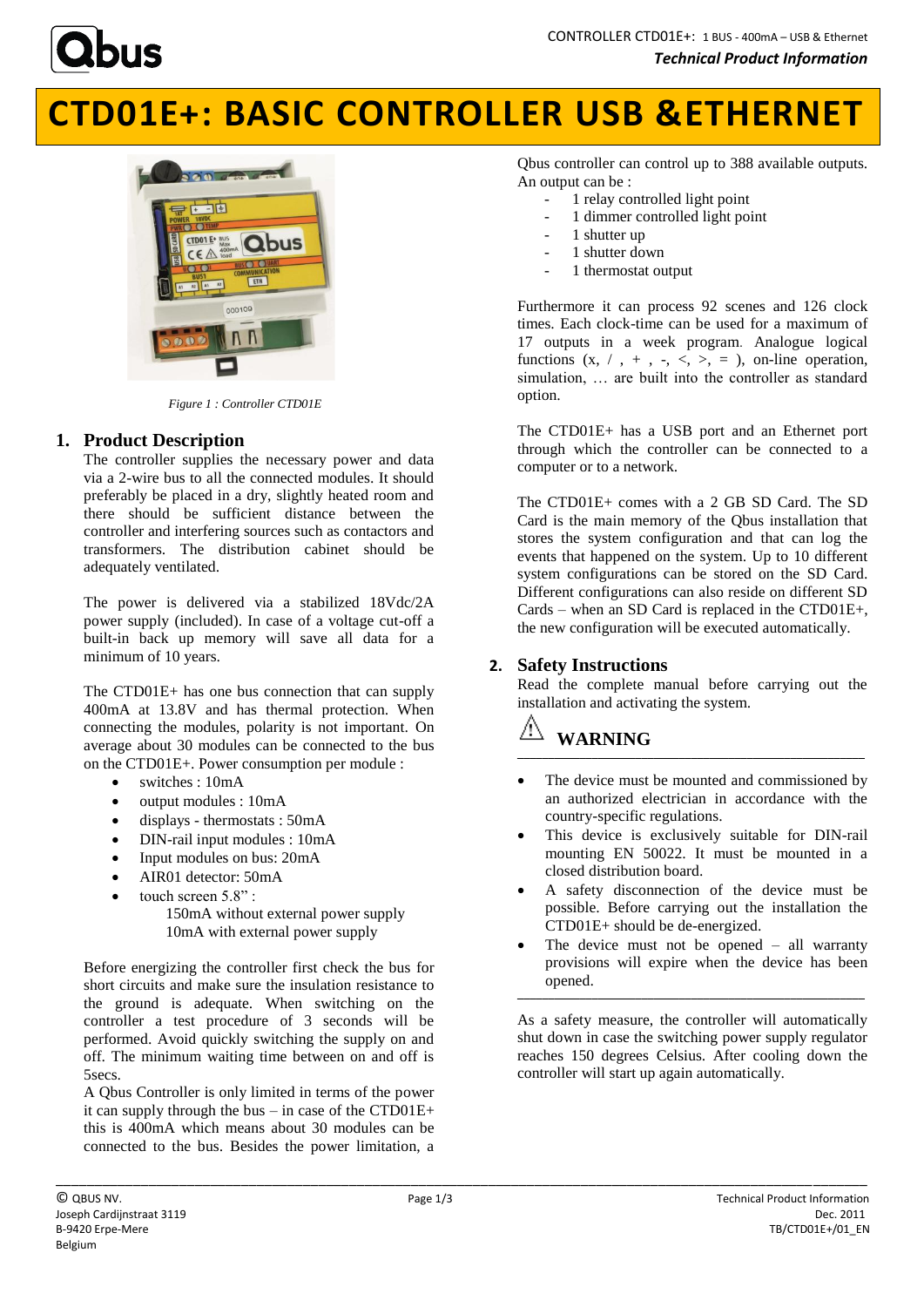

# **CTD01E+: BASIC CONTROLLER USB &ETHERNET**

# **3. Mounting and wiring**



*Figure 2 : Connection controller CTD01E+*

# **FITTING :**

Snap device onto DIN rail to DIN EN 50022.

# **BUS WIRING :**

It is recommended to use the Qbus cable or any other cable with minimum 2 x 1mm² conductors as a bus lead. The green protected EIB wire is also allowed when the conductors are guided per 2 in order to obtain a section of minimum  $2 \times 1 \text{mm}^2$ .

*IMPORTANT : THE BUS CABLE SHOULD BE SHIELDED AND GROUNDED! THE GROUNDING SHOULD BE CONNECTED TO THE OVERALL GROUNDING OF THE BUILDING.*

### **POWER SUPPLY :**

The power is delivered via a stabilized 18Vdc/2A power supply (DIN rail mounting - included). A bipolare automatic fuse of a maximum of 6A must be placed on the mains power.

Conductor cross section : maximum 1,5mm².

Remove approx 7mm of insulation from the wire and screw it into the terminals POWER. *WARNING :*

*BEFORE WORKING ON THE DEVICE DISCONNECT THE SUPPLY VOLTAGE*.

# LED INDICATION  $\bigoplus$ :

#### **Remark: led indication is purely indicative; all ranges mentioned below have a tolerance of +5%**

- Power supply voltage indication LED. This will be GREEN if input voltage is between 16V and 20V, ORANGE if input voltage is >20V or RED if input voltage is <16V.

- Heat sink temperature indication. This will be GREEN if temperature is  $<60^{\circ}\text{C}$ ; ORANGE if temperature is between 60ºC and 70ºC or RED if temperature is  $>70^{\circ}$ C.

- Bus voltage LED indication. This will be GREEN if bus voltage is between 12V and 14'4V; ORANGE if bus voltage is >14V or RED if bus voltage is <12V.

- Bus current LED indication. This will be GREEN if bus current is <450mA; ORANGE if bus current is between 450mA and 550mA or RED if bus current is >550mA.

- Bus communication LED: will be GREEN when there is a transmission to the bus, RED if it is receiving from the bus.

- UART communication LED: will be GREEN when the microprocessor is reading from the SD memory and RED when it is writing in the SD memory.

# **4. Technical Data**

# **GENERAL SPECIFICATIONS :**

- Power supply : 230Vac +-10%, 50 Hz maximum protection 6A/2P
- Power supply controller : stabilized 18Vdc/2A
- Characteristic consumption : 2VA, no bus load
- SD Card 2 GB
- Ambient temperature : Working temp. range : 10°C to 50°C Storage temp. range : -10°C to 60°C
- Maximum humidity : 93%, no moisture condensation
- Internal fuse : 1AF
- Max installation altitude : 2.000m

#### **OUTPUTS :**

- Bus output : 1x 400mA/13,8Vdc
- USB Connector
- Ethernet: RJ45 connector

### **PHYSICAL SPECIFICATIONS**

- Housing : Plastic, self-extinguishing acc. to UL94- V0
- Protection Degree : IP20, EN 60529
- Installation : rapid mounting on DIN-RAIL, width 4 modules

\_\_\_\_\_\_\_\_\_\_\_\_\_\_\_\_\_\_\_\_\_\_\_\_\_\_\_\_\_\_\_\_\_\_\_\_\_\_\_\_\_\_\_\_\_\_\_\_\_\_\_\_\_\_\_\_\_\_\_\_\_\_\_\_\_\_\_\_\_\_\_\_\_\_\_\_\_\_\_\_\_\_\_\_\_\_\_\_\_\_\_\_\_\_\_\_\_\_\_\_\_\_\_\_\_